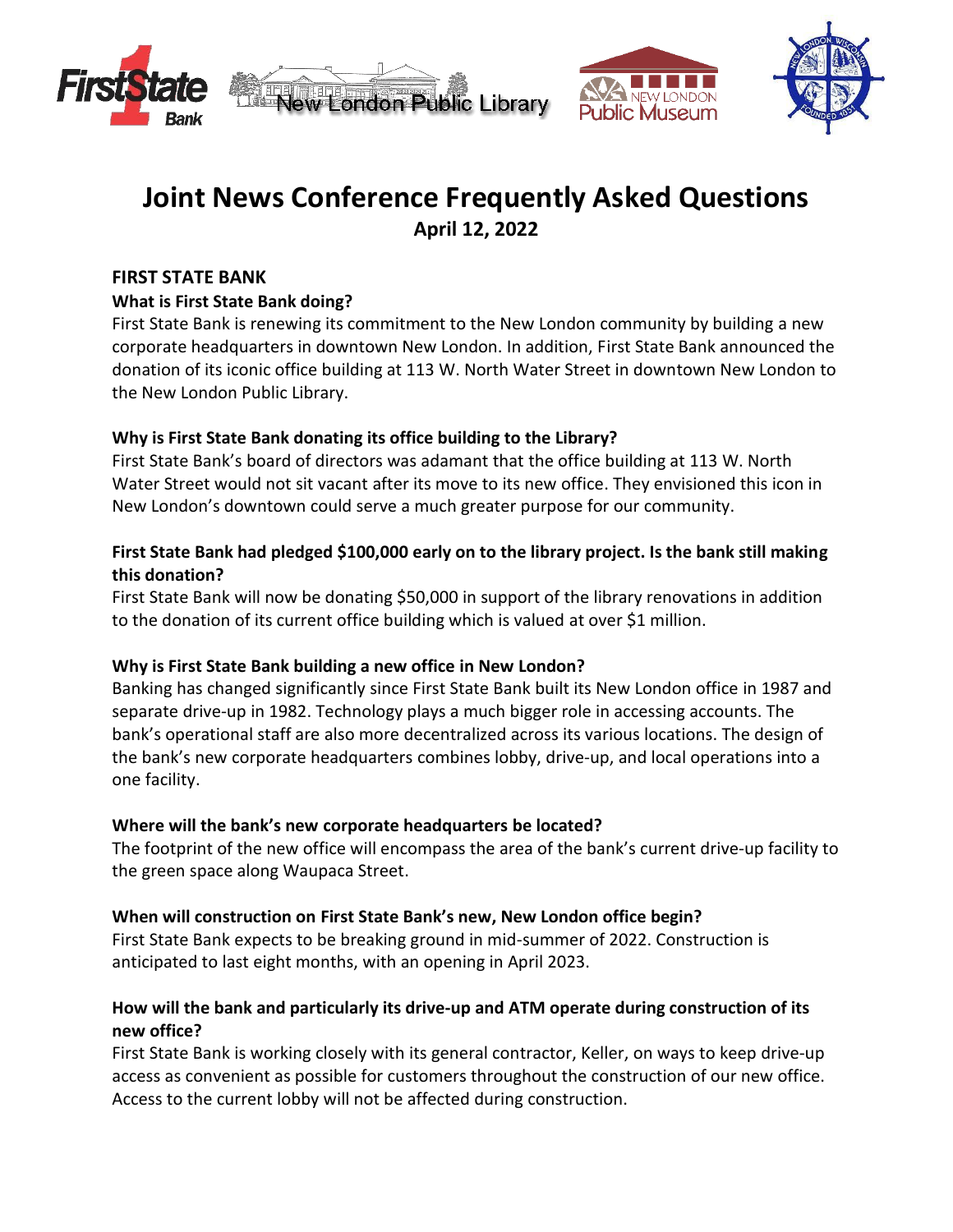#### **NEW LONDON PUBLIC LIBRARY**

#### **What is happening with the library?**

The New London Public Library and Museum Board has accepted a gift made by First State Bank of its iconic office building at 113 W. North Water Street in downtown New London as the future, significantly expanded home of the New London Public Library.

#### **When will the library take ownership of the bank building?**

The bank will transfer ownership of the building to the library when the bank opens its new corporate headquarters in spring of 2023.

# **What happened to the library's plans to build an annex across the street from the current library building on Pearl Street?**

With the bank's donation, the library will shift from its plan to build a separate library annex along with maintaining the current library facility, to redeveloping the two floors of the bank building into the library's future home. The significantly larger, 26,000 square-foot facility makes it possible for all current library services and the new community spaces envisioned as part of the annex to come together, downtown, under one roof.

#### **How will the library's expansion be funded?**

In addition to support from the City, the library's Fundraising Committee has been raising funds for an expanded library over the last few years which will be utilized for these renovations. Donors have been excited learn that the dream of a new library will be accomplished in a single building and are happy for the positive impact this development will have on New London's downtown. The hope is that this new development will be the impetus for the final push to raise the remaining funding needed to complete this project.

# **What is the timing of the library project?**

Library renovations are expected to begin in spring 2023 after the bank has moved into its new office and is expected to take 4-6 months. The hope is that the new library would open in late 2023.

# **What will happen to the current library facility after the library is relocated?**

With the library's move, the New London Public Museum would eventually expand to the main floor of the current library-museum building at 406 S. Pearl Street.